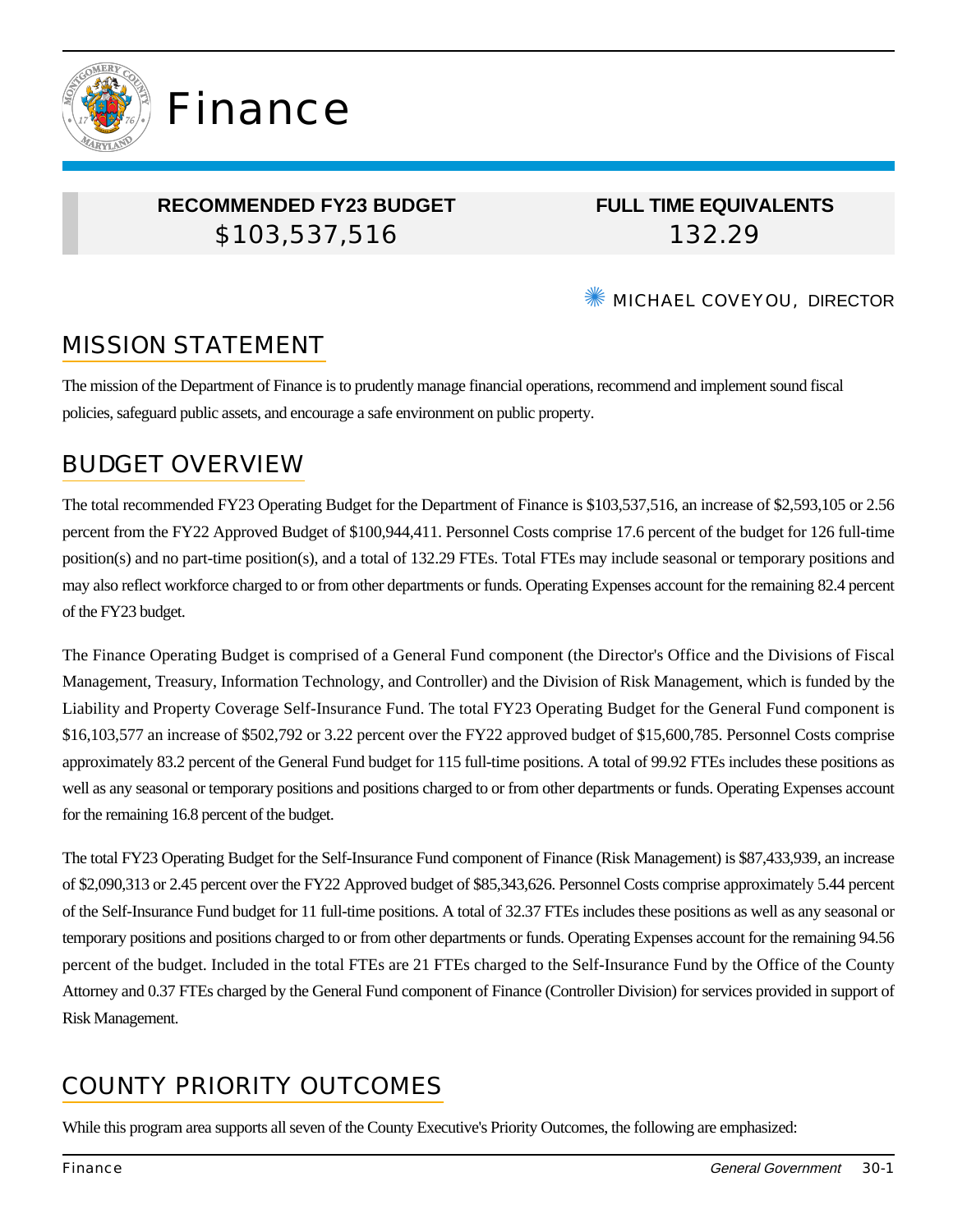

❖ **Effective, Sustainable Government**

#### ❖ **A Growing Economy**

# INITIATIVES

- ✪ Partnering with the County Executive's Innovation Office to develop ways to encourage more residents to pay County taxes and other bills online versus in-person or through the mail, reducing the use of paper and carbon emissions.
- ✪ Switching Robotic Process Automation platforms that offer greater integration capability with the County's existing information technology investments.
- ✪ Continuing partnership with the Department of Technology and Enterprise Business Solutions to enhance the department's Disaster Recovery and Business Continuity capability.
- ✪ Implementing an Account Verification Service for all online Automated Clearing House payments to ensure that a payer's bank account standing is valid prior to submitting a payment to prevent returns.
- ✪ Risk Management has made significant progress in developing electronic claim reporting forms to streamline reporting and eliminate significant paper waste in the Claims Section. The electronic claim reporting form initiative has been tested with the Motor Vehicle Accident Notice (MVA) Form and will be tested with the Liability Accident Notice Form. The MVA form will be piloted with Alcohol Beverage Services (ABS) and the Division of Highway Services (HWY) by April 2022; and the Liability Accident Notice Form will be piloted with the Department of General Services by the end of the fiscal year.
- ✪ For the 2022 Election Cycle, the Public Election Fund has authorized and distributed \$1,804,355 in matching fund contributions to 16 candidates who have been certified and are running in contested elections as of February 28, 2022.
- ✪ The Small Business Plus! Program began with an initial total deposit of \$10 million with several local community banks in 2012 and has since expanded into deposits of approximately \$50 million as of December 31, 2020, with the program generating over \$3.4 million in interest income and creating an estimated 2,972 jobs.

## INNOVATIONS AND PRODUCTIVITY IMPROVEMENTS

- **K** Implemented a Business Intelligence dashboard that allows departments to quickly reconcile Accounts Receivable payments.
- ✹ Implemented a Timecard Correction electronic workflow for employees that significantly reduces the total time required for the review and approval of updates.
- **K** Implemented an online application that allows businesses to pay for telephone excise tax without the use of paper and significantly reduces the cost of administration.
- **K** Automated an internal business payroll reconciliation process leveraging Robotic Process Automation that significantly reduces the time to complete tasks.
- ✹ Updated the Central Vendor Registration System based on collaboration with the Department of Transportation to improve the customer experience by including the capability to translate content to multiple languages, simplifying the workflow, and updating instructions based on resident feedback.

### PROGRAM CONTACTS

Contact Jedediah Millard of the Department of Finance at 240.777.8855 or Derrick Harrigan of the Office of Management and Budget at 240.777.8759 for more information regarding this department's operating budget.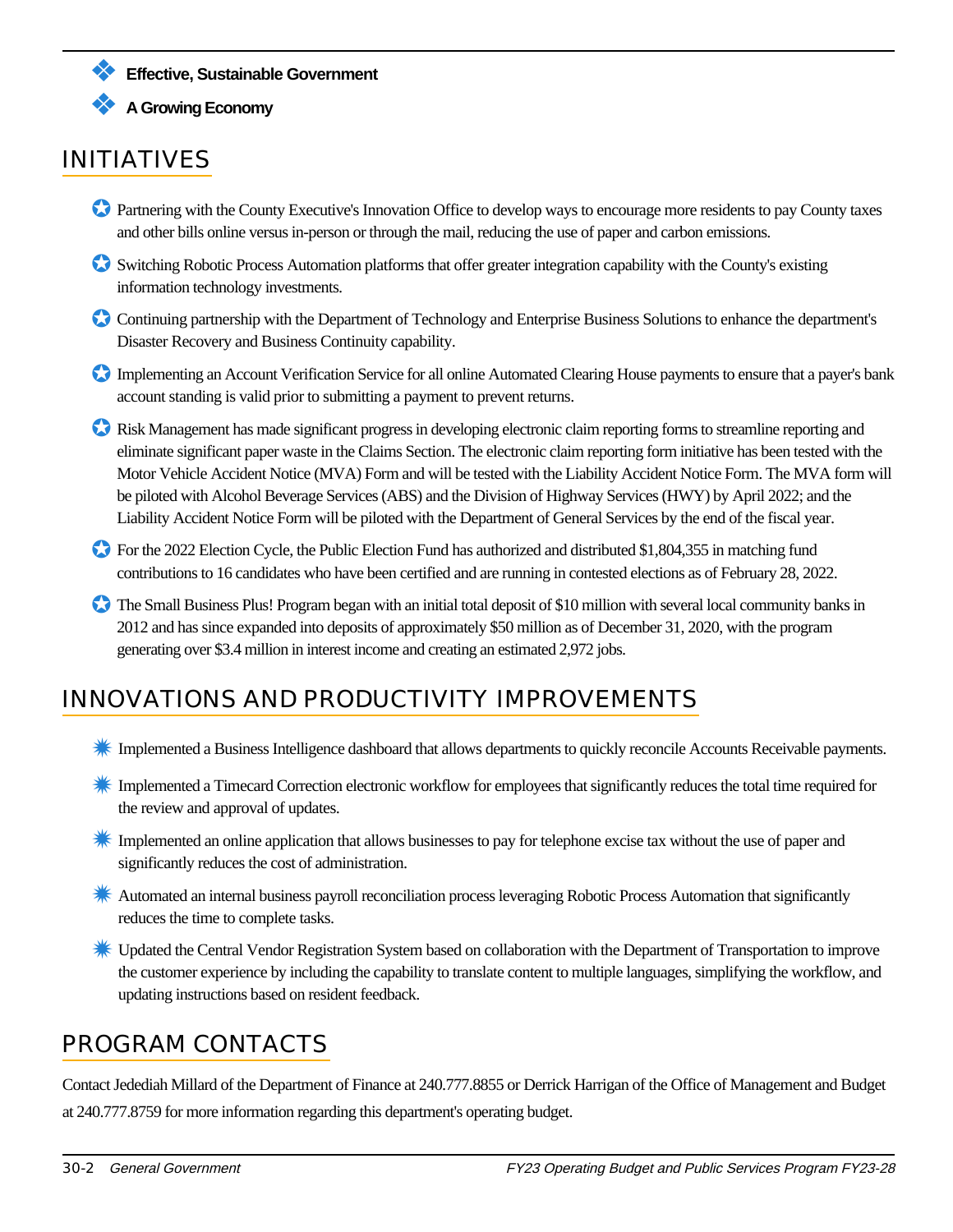# PROGRAM PERFORMANCE MEASURES

Performance measures for this department are included below (where applicable), with multi-program measures displayed at the front of this section and program-specific measures shown with the relevant program. The FY22 estimates reflect funding based on the FY22 Approved Budget. The FY23 and FY24 figures are performance targets based on the FY23 Recommended Budget and funding for comparable service levels in FY24.

# PROGRAM DESCRIPTIONS

### ✺ Controller

This program provides effective management and support to the operations of Accounts Payable and Receivable; General and Grant Accounting; Financial Analysis, Audit and Compliance; and Timekeeping and Payroll. This program, through its operations, is responsible for overseeing expenditures and cash flow management; preparing timely and accurate annual financial statements and other standardized reports; complying with Federal, State, and County mandates; and developing standardized County policies and procedures.

The Accounts Payable (AP) section is responsible for timely and accurate payments to vendors for goods and services provided to the County; complying with County policies and procedures; and carrying out State and Federal reporting requirements.

The Accounts Receivable (AR) section is responsible for the timely receipt and accounting for monies due to the County from residents, businesses, and government agencies. In conjunction with the implementation of the Enterprise Resource Planning (ERP) system and associated best practices, it also provides services including invoicing/billing, collection, accounting, reconciliation, and reporting reconciliation of monies due.

The General and Grant Accounting sections are responsible for the analysis, interpretation, and presentation of the County's financial position and results of operations through timely, accurate, and professional financial reports. These reports provide public assurance as to the accountability and integrity of the use of Federal, State, County, and other outside resources; adherence to budgetary policies established by management; and compliance with Federal, State, and County mandates. The program prepares the Annual Comprehensive Financial Report, Debt Service Booklet, the Single Audit Report on Expenditures of Federal Awards, and the State Uniform Financial Report, as well as numerous other standardized and specialized reports. This program also provides high quality, timely service to County departments through analysis and technical assistance and through preparation, review, and approval of financial transactions including grants.

The Financial Analysis, Audit, and Compliance (FAAC) section is responsible for performing extensive financial analysis to improve financial reporting, coordinating controls and requirements over enhancements to functions in Oracle EBS financial modules; performing audits of financial transactions, and ensuring compliance with Department and Countywide policies.

The Timekeeping and Payroll section is responsible for managing and maintaining the County's payroll system and functions as prescribed by Federal, State, County laws, and local regulations. It provides timely and accurate payroll disbursements to County employees, accounts for payroll deductions, issues W-2 statements to account for pre-tax and post-tax benefits; maintains official payroll and leave records, and responds to internal and external inquiries. Timekeeping and Payroll proactively operates in conjunction with other County departments to maintain and develop efficient and effective improvements to personnel/payroll by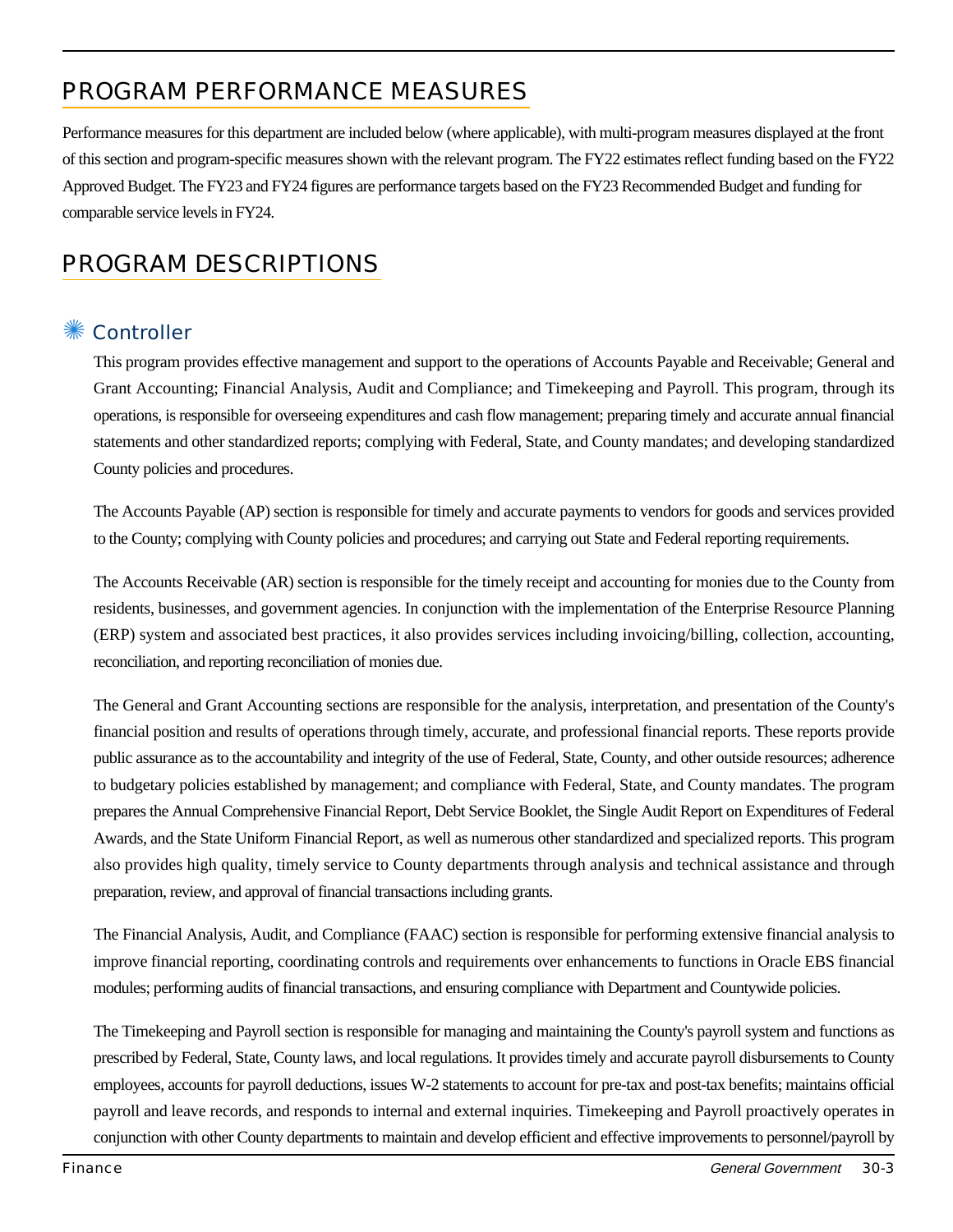providing timekeeping and creating reporting tools available within the Oracle Business Intelligence Tool (BI).

| <b>Program Performance Measures</b>                                                                                                         | <b>Actual</b><br><b>FY20</b> | <b>FY21</b> | <b>Actual Estimated</b><br><b>FY22</b> | <b>Target</b><br><b>FY23</b>      | <b>Target</b><br><b>FY24</b> |
|---------------------------------------------------------------------------------------------------------------------------------------------|------------------------------|-------------|----------------------------------------|-----------------------------------|------------------------------|
| Receive the Government Finance Officers Association (GFOA) Certificate of                                                                   |                              |             |                                        |                                   |                              |
| Achievement for Excellence in Financial Reporting <sup>1</sup>                                                                              | Received Expected            |             |                                        | <b>Expected Expected Expected</b> |                              |
| Procurement Card transactions processed                                                                                                     | 37.881                       | 22,542      | 25,000                                 | 25,000                            | 25,000                       |
| Vendor payments issued <sup>2</sup>                                                                                                         | 107,773                      | 202,889     | 150,000                                | 150,000                           | 150,000                      |
| Journal entries prepared                                                                                                                    | 1.800                        | 2,000       | 2,000                                  | 2,000                             | 2,000                        |
| Journal entries reviewed and posted                                                                                                         | 3,600                        | 4,000       | 4,000                                  | 4,000                             | 4,000                        |
| Grant reports produced                                                                                                                      | 488                          | 738         | 725                                    | 725                               | 725                          |
| Paychecks and payroll advices issued for employees <sup>3</sup>                                                                             | 289,751                      | 275,991     |                                        | 300,000 300,000 300,000           |                              |
| Pension and long-term disability (LTD2) payroll payments processed                                                                          | 76,059                       | 76,625      | 80,000                                 | 80,000                            | 80,000                       |
| Procurement Card rebate revenue generated                                                                                                   | \$768,078 553,034            |             |                                        | 550,000 550,000 550,000           |                              |
| Percent of non-compliant payments - Direct purchase orders created the same day as<br>invoice date and duplicate dollars per total invoices | 0.04%                        | .0465%      | .04%                                   | .04%                              | .04%                         |
| Percent of payroll errors per sum of dollars under and overpaid                                                                             | 0.28%                        | 0.258%      | 0.35%                                  | 0.255%                            | 0.25%                        |

**1** The County has been awarded this certificate more times than any other county in the nation (FY20 = 51 times).

**2** Vendor payments (checks, ACH's, wires, SUA) represent checks disbursed; each check may represent multiple invoice vouchers.

**3** Number of employees varies by month due to seasonal and temporary staff. Count reflects number of employees, not number of transactions (a person can have multiple transactions with one check).

| <b>FY23 Recommended Changes</b>                                                                                                                                                                          | <b>Expenditures</b> | <b>FTEs</b> |
|----------------------------------------------------------------------------------------------------------------------------------------------------------------------------------------------------------|---------------------|-------------|
| <b>FY22 Approved</b>                                                                                                                                                                                     | 6,299,888           | 51.87       |
| Increase Cost: Kronos Annual Maintenance and License Contractual Obligation                                                                                                                              | 52.224              | 0.00        |
| Multi-program adjustments, including negotiated compensation changes, employee benefit changes,<br>changes due to staff turnover, reorganizations, and other budget changes affecting multiple programs. | 53.356              | 0.00        |
| <b>FY23 Recommended</b>                                                                                                                                                                                  | 6,405,468           | 51.87       |

### **Fiscal Management**

This program provides effective management of County capital and operating funds; and the fiscal analysis and issue management associated with master plan development, economic development, and legislative issues. It is also responsible for issuing and managing the County's financial obligations to fund the capital improvement program and manage cash flow; provide accurate revenue and economic forecasting and publishing reports on economic and revenue analysis on a quarterly basis for dissemination to the County Council, County Executive, and the public. One of the program's primary goals is to maintain the County's AAA General Obligation Bond debt rating and to actively invest the County's working capital to minimize risk while generating maximum investment income.

Program objectives related to debt and cash management include managing the timely and economic issuance of short and long-term financial obligations; developing and maintaining strong rating agency and investors relations; preparing accurate and timely financing documents, including the County's Annual Information Statement; ensuring strict compliance with disclosure requirements; coordinating bond counsel review; providing high-quality consulting services for County agencies, managers, staff, elected officials, and residents on issues related to debt and cash management; investing the County's working capital and managing the County's relationship with the banking and investment community.

Program objectives related to policy and fiscal projects include the proactive development of intergovernmental policy alternatives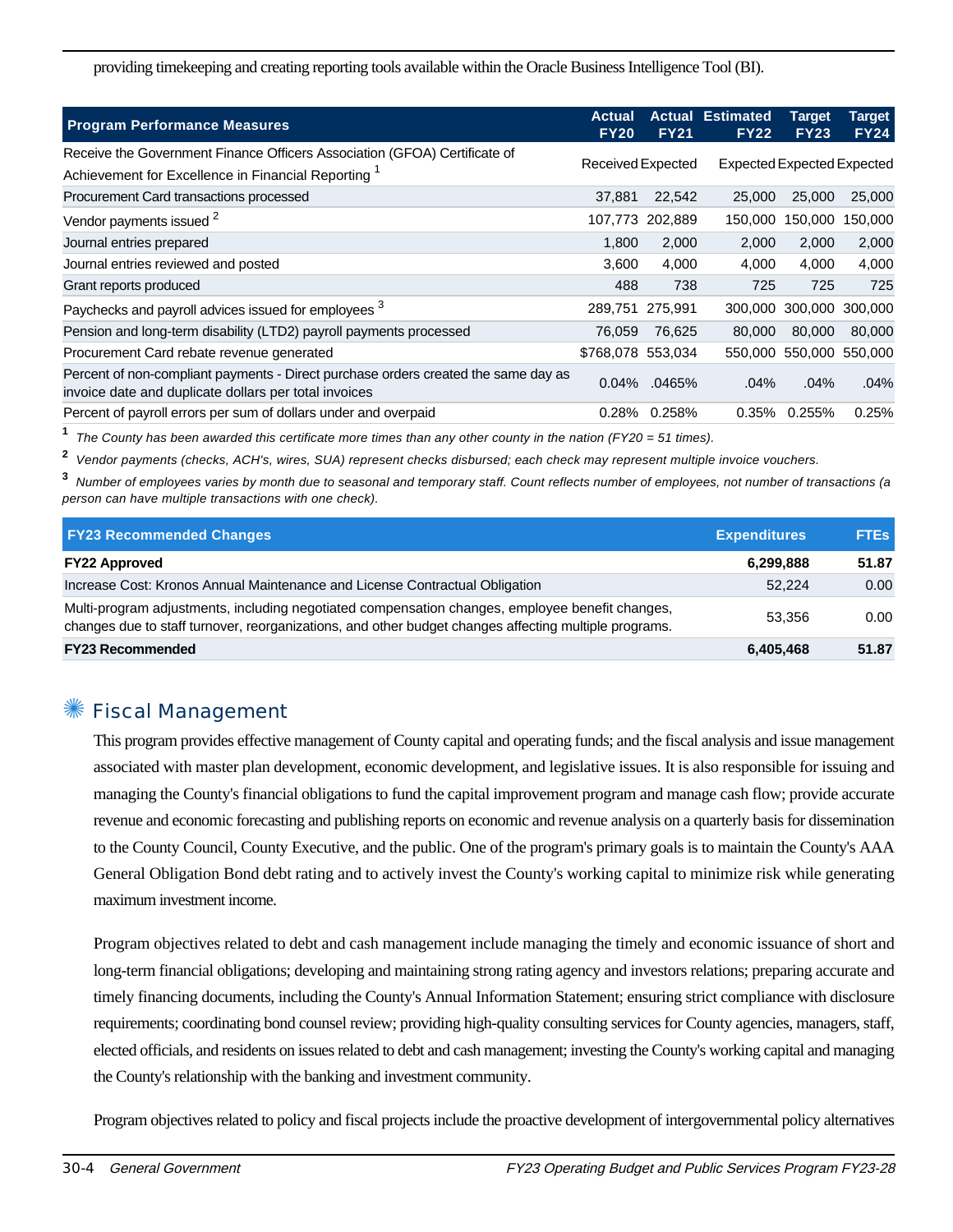and recommendations, including necessary local and State legislation and regulations; fiscal impact analysis for local and State legislation; fiscal impact analysis and effective management associated with the financing and implementation aspects of Master and Sector Plans; implementing and managing new County initiatives such as the Public Election Fund and Commercial Property Assessed Clean Energy (C-PACE) programs; managing the administration of economic development initiatives that support growth and/or expansion of economic opportunities in the County; and high quality financial consulting services for County agencies, managers, staff, elected officials, and residents.

| <b>Program Performance Measures</b>                                                                                                                                                                                 | <b>FY20</b> | <b>FY21</b>   | Actual Actual Estimated Target Target<br><b>FY22</b> | <b>FY23</b>          | <b>FY24</b>    |
|---------------------------------------------------------------------------------------------------------------------------------------------------------------------------------------------------------------------|-------------|---------------|------------------------------------------------------|----------------------|----------------|
| Make Office Vacancies Extinct (MOVE) Program: Square feet of office space leased                                                                                                                                    |             | 81,763 55,446 |                                                      | 66,535 73,189 76,848 |                |
| Interest Rate Benchmarking - County General Obligation (GO) vs. Municipal Market Data<br>Index (basis point spread)                                                                                                 | 3.00        | 3.00          | 0.00                                                 | 0.00                 | 0.00           |
| Investment Return Benchmarking - County Return vs. S&P Local Government Investment<br>Pool Index (basis point spread)                                                                                               | 34          | 11            | 2                                                    | 2                    | 1              |
| Revenue Forecasting - Percent variance between actual revenue and projected revenue                                                                                                                                 | $-0.43%$    | 2.41%         | $0.00\%$                                             |                      | $0.00\%$ 0.00% |
| Interest Rate - True Interest Cost for Montgomery County General Obligation Bonds (the<br>most common debt instrument used by the County)                                                                           | 2.21%       | 1.42%         | 1.48%                                                |                      | 4.00% 4.00%    |
| Investment Return - Rate of return on Montgomery County's investments                                                                                                                                               | 1.76%       | .18%          | $.05\%$                                              | .10%                 | .25%           |
| Bond Rating - Rating given to Montgomery County by Fitch, Moody's, and Standard and<br>Poor's (Bond ratings are a measure of the quality and safety of a bond and are based on<br>the issuer's financial condition) | AAA         | AAA           | AAA                                                  | AAA                  | AAA            |

| <b>FY23 Recommended Changes</b>                                                                                                                                                                          | <b>Expenditures</b> | <b>FTEs</b> |
|----------------------------------------------------------------------------------------------------------------------------------------------------------------------------------------------------------|---------------------|-------------|
| <b>FY22 Approved</b>                                                                                                                                                                                     | 1.969.546           | 10.75       |
| Shift: CIP FTE to the General Fund                                                                                                                                                                       | 40.369              | 0.25        |
| Multi-program adjustments, including negotiated compensation changes, employee benefit changes,<br>changes due to staff turnover, reorganizations, and other budget changes affecting multiple programs. | 99.279              | 0.00        |
| <b>FY23 Recommended</b>                                                                                                                                                                                  | 2,109,194           | 11.00       |

#### **Information Technology**

This program provides planning, direction, and support for finance and core business systems, technology, and business processes to support effective and efficient achievement of the Department's mission. Activities are proactively coordinated with the Department of Technology and Enterprise Business Solutions, other County departments, vendors, and Department staff to ensure consistency of Department systems and financial controls with Countywide policies and standards; and with appropriate financial control standards. Major programs that are supported include Property Tax Billing and Collection, Time and Attendance, Electronic Payment Implementation and Compliance, joint ownership of the County's Enterprise Resource Planning system; software development of customized applications, robotic process automation; business process re-engineering, Disaster Recovery, Continuity of Operations planning, and special projects.

| <b>Program Performance Measures</b>                                                                                | <b>Actual</b><br><b>FY20</b> | <b>FY21</b> | <b>Actual Estimated</b><br><b>FY22</b> | <b>Target</b><br><b>FY23</b> | Target<br><b>FY24</b> |
|--------------------------------------------------------------------------------------------------------------------|------------------------------|-------------|----------------------------------------|------------------------------|-----------------------|
| Electronic payments (credit card and ACH) transactions processed by the County's<br>credit card processor and bank | 4,625,1664,282,243           |             | 4,200,000 4,200,000 4,200,000          |                              |                       |
| Workflows, tasks, and processes streamlined utilizing existing or new technologies                                 | 37                           | 24          | 25                                     | 25                           | 25                    |
| <b>FY23 Recommended Changes</b>                                                                                    |                              |             | <b>Expenditures</b>                    |                              | <b>FTEs</b>           |
| <b>FY22 Approved</b>                                                                                               |                              |             |                                        | 1,652,947                    | 4.00                  |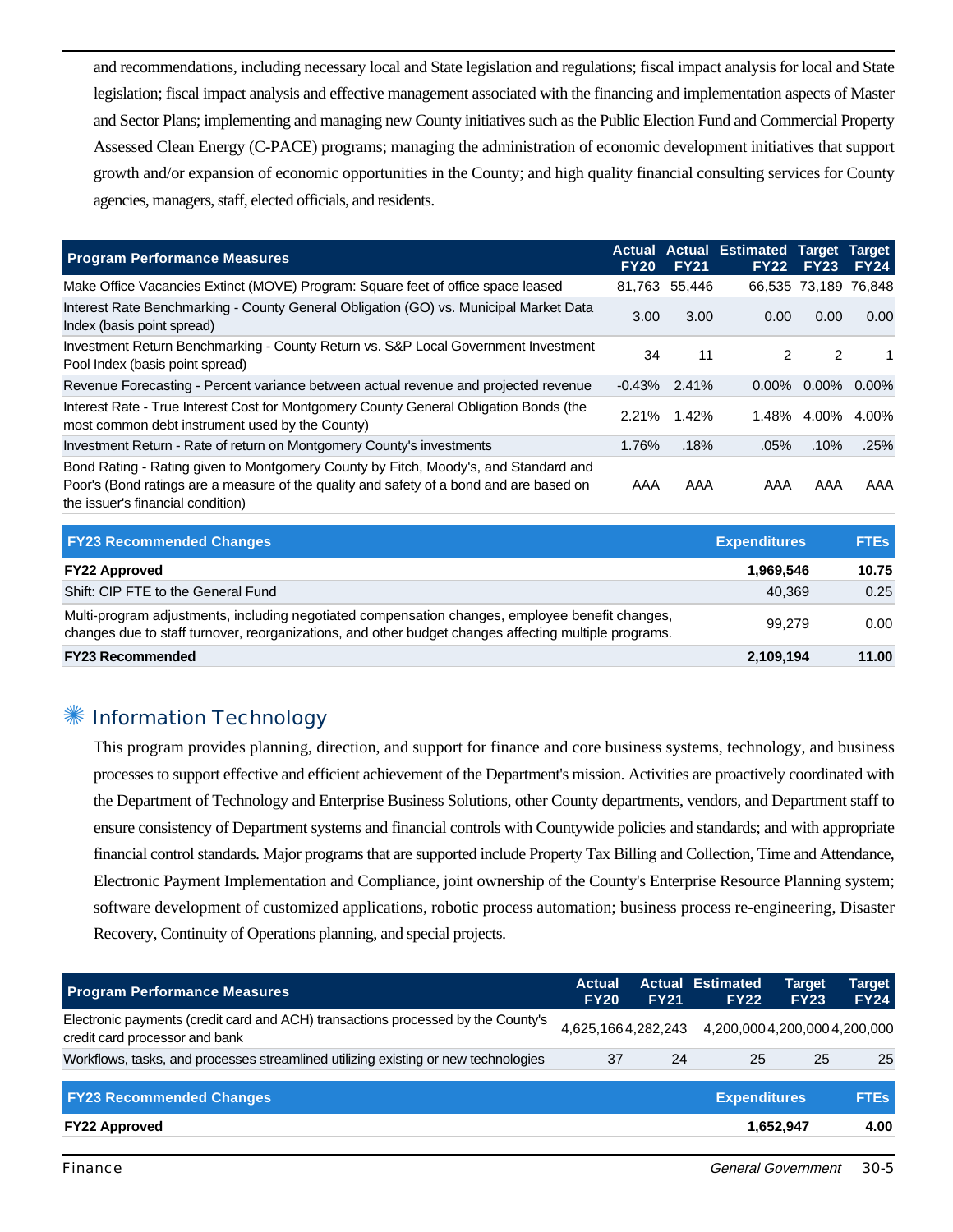| <b>FY23 Recommended Changes</b>                                                                                                                                                                          | <b>Expenditures</b> | <b>FTEs</b> |
|----------------------------------------------------------------------------------------------------------------------------------------------------------------------------------------------------------|---------------------|-------------|
| Technical Adj: IT Financial Systems - Ongoing Software License and Maintenance                                                                                                                           | 27,970              | 0.00        |
| Increase Cost: Chargeback for Billing, Collection and Processing Services for Non-Tax Supported Funds                                                                                                    | 8.353               | 0.00        |
| Increase Cost: Annual PCI and ACH Industry Compliance                                                                                                                                                    | 6.430               | 0.00        |
| Multi-program adjustments, including negotiated compensation changes, employee benefit changes,<br>changes due to staff turnover, reorganizations, and other budget changes affecting multiple programs. | (1,672)             | 0.00        |
| <b>FY23 Recommended</b>                                                                                                                                                                                  | 1,694,028           | 4.00        |

### Operations and Administration

This program includes operational support for the Department as well as the administrative portions of the Director's Office, the Division of the Controller, the Treasury Division, and the Division of Risk Management. The program provides support for efficient, effective, and timely accomplishment of the Department's mission, including budget development and oversight, personnel administration, strategic planning, and contract administration. The program provides high quality consulting services for County agencies, managers, staff, elected officials, and residents.

| <b>FY23 Recommended Changes</b>                                                                                                                                                                          | <b>Expenditures</b> | <b>FTEs</b> |
|----------------------------------------------------------------------------------------------------------------------------------------------------------------------------------------------------------|---------------------|-------------|
| <b>FY22 Approved</b>                                                                                                                                                                                     | 4,164,678           | 14.37       |
| Decrease Cost: Chargeback for Billing, Collection, and Processing Services for Non-Tax Supported<br><b>Funds</b>                                                                                         | (14, 150)           | 0.00        |
| Technical Adj: IT Financial Systems - Ongoing Software License and Maintenance                                                                                                                           | (27, 970)           | 0.00        |
| Multi-program adjustments, including negotiated compensation changes, employee benefit changes,<br>changes due to staff turnover, reorganizations, and other budget changes affecting multiple programs. | 13.296              | 0.00        |
| <b>FY23 Recommended</b>                                                                                                                                                                                  | 4,135,854           | 14.37       |

### ✺ Risk Management

The Montgomery County Self-Insurance Program, established under County Code 20-37, provides comprehensive property and casualty insurance for the County and participating agencies. The program pays all claims for Self Insured Workers' Compensation, General and Auto Liability, Auto Physical Damage, and Property matters. The program is funded through contributions from the agencies, which are based upon an annual actuarial analysis of their exposures and outstanding and projected future claims. The program provides accurate and timely insurance and risk management advice to County Departments and participating agencies and reduces County and participating agency exposure to risk by: comparing the cost of commercially available coverage to evaluate the best method of funding exposure to loss; transferring contractual risk under indemnification/hold harmless agreements; and recommending and reviewing contractual insurance requirements for County agreements. The Program also purchases commercial insurance policies. The Program maintains a contract agreement with a Third Party Claims administrator to handle all claims submitted to the County and agencies - including Workers' Compensation, General Liability, Automobile Liability, Auto Physical Damage, and Property damage.

| <b>Program Performance Measures</b>                                                                | FY20   | <b>FY21</b> | Actual Actual Estimated Target Target | FY22 FY23 FY24 |        |
|----------------------------------------------------------------------------------------------------|--------|-------------|---------------------------------------|----------------|--------|
| Computer based/onsite training classes provided by the Safety Section                              | 2.300  | 3.085       | 1.500                                 | 1.350          | 1.500  |
| Workers Compensation - Cost per \$100 of payroll                                                   | \$2.99 | \$3.37      |                                       | \$2.96 \$2.99  | \$2.99 |
| Workers Compensation - Number of Montgomery County Government cases resulting in<br>lost work time | 341    | 340         | 374                                   | 411            | 411    |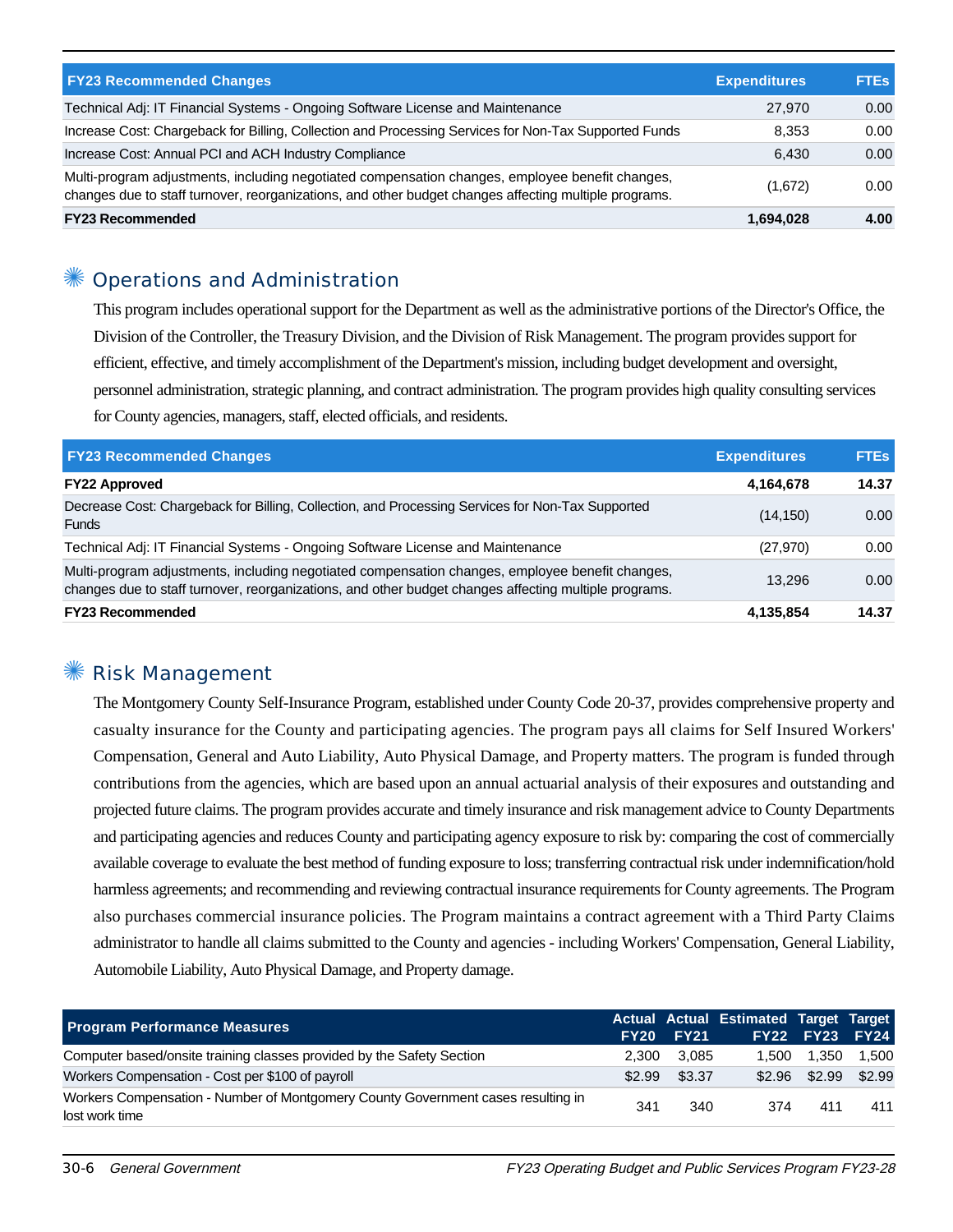| <b>FY23 Recommended Changes</b>                                                                                                                                                                          | <b>Expenditures</b> | <b>FTEs</b> |
|----------------------------------------------------------------------------------------------------------------------------------------------------------------------------------------------------------|---------------------|-------------|
| <b>FY22 Approved</b>                                                                                                                                                                                     | 84,451,002          | 28.00       |
| Increase Cost: Increase in Commercial Insurance Premiums                                                                                                                                                 | 1,919,282           | 0.00        |
| Decrease Cost: Claims Service Contract Administrative Costs                                                                                                                                              | 811.545             | 0.00        |
| Increase Cost: Worker's Comp. Tax                                                                                                                                                                        | 40,000              | 0.00        |
| Increase Cost: Insurance Broker Services                                                                                                                                                                 | 13.703              | 0.00        |
| Increase Cost: Rent increase                                                                                                                                                                             | 3.841               | 0.00        |
| Decrease Cost: Other Insurance Costs                                                                                                                                                                     | (15, 321)           | 0.00        |
| Decrease Cost: Claims Expense                                                                                                                                                                            | (833,099)           | 0.00        |
| Multi-program adjustments, including negotiated compensation changes, employee benefit changes,<br>changes due to staff turnover, reorganizations, and other budget changes affecting multiple programs. | 174.009             | 0.00        |
| <b>FY23 Recommended</b>                                                                                                                                                                                  | 86,564,962          | 28.00       |

## ✺ Treasury

This program is responsible for providing coordination and oversight of treasury operations and customer services through the cashiering function. All money received by the County--directly through the Treasury cashiering operation, from other County agencies, or through the internet and bank lockbox operation--is processed, administered, and recorded in a timely fashion in the County's accounting system. This program handles property, transfer and recordation, and excise taxes; fines and fees; and offers specific employee services, such as the fare media pass. Functioning as a banking operation, the tellers are a primary provider of person-to-person customer service to County residents.

| 3.241 |                                     |                                         | 3.750                                                                                                                                           |
|-------|-------------------------------------|-----------------------------------------|-------------------------------------------------------------------------------------------------------------------------------------------------|
|       |                                     |                                         |                                                                                                                                                 |
|       |                                     |                                         |                                                                                                                                                 |
|       |                                     |                                         |                                                                                                                                                 |
|       | <b>FY20 FY21</b><br>348,037 376,557 | 5.245<br>18.972 21.620<br>73,710 64,734 | Actual Actual Estimated Target Target<br>FY22 FY23 FY24<br>4.250 3.750<br>380,000382,500385,000<br>23.000 23.000 23.000<br>70,000 75,000 80,000 |

**1** Transfer Tax transactions includes taxable and non-taxable transactions.

| <b>FY23 Recommended Changes</b>                                                                                                                                                                          | <b>Expenditures</b> | <b>FTEs</b> |
|----------------------------------------------------------------------------------------------------------------------------------------------------------------------------------------------------------|---------------------|-------------|
| <b>FY22 Approved</b>                                                                                                                                                                                     | 2,406,350           | 23.05       |
| Decrease Cost: Chargeback for Billing, Collection and Processing Services for Non-Tax                                                                                                                    | (29,093)            | 0.00        |
| Multi-program adjustments, including negotiated compensation changes, employee benefit changes,<br>changes due to staff turnover, reorganizations, and other budget changes affecting multiple programs. | 250.753             | 0.00        |
| <b>FY23 Recommended</b>                                                                                                                                                                                  | 2,628,010           | 23.05       |

### BUDGET SUMMARY

|                            | <b>Actual</b><br><b>FY21</b> | <b>Budget</b><br><b>FY22</b> | <b>Estimate</b><br><b>FY22</b> | <b>Recommended</b><br><b>FY23</b> | %Chg<br><b>Bud/Rec</b> |
|----------------------------|------------------------------|------------------------------|--------------------------------|-----------------------------------|------------------------|
| <b>COUNTY GENERAL FUND</b> |                              |                              |                                |                                   |                        |
| <b>EXPENDITURES</b>        |                              |                              |                                |                                   |                        |
| Salaries and Wages         | 8,328,246                    | 10,246,975                   | 9,737,608                      | 10,615,199                        | $3.6\%$                |
| <b>Employee Benefits</b>   | 2,751,684                    | 2.724.451                    | 2,794,794                      | 2.798.829                         | 2.7%                   |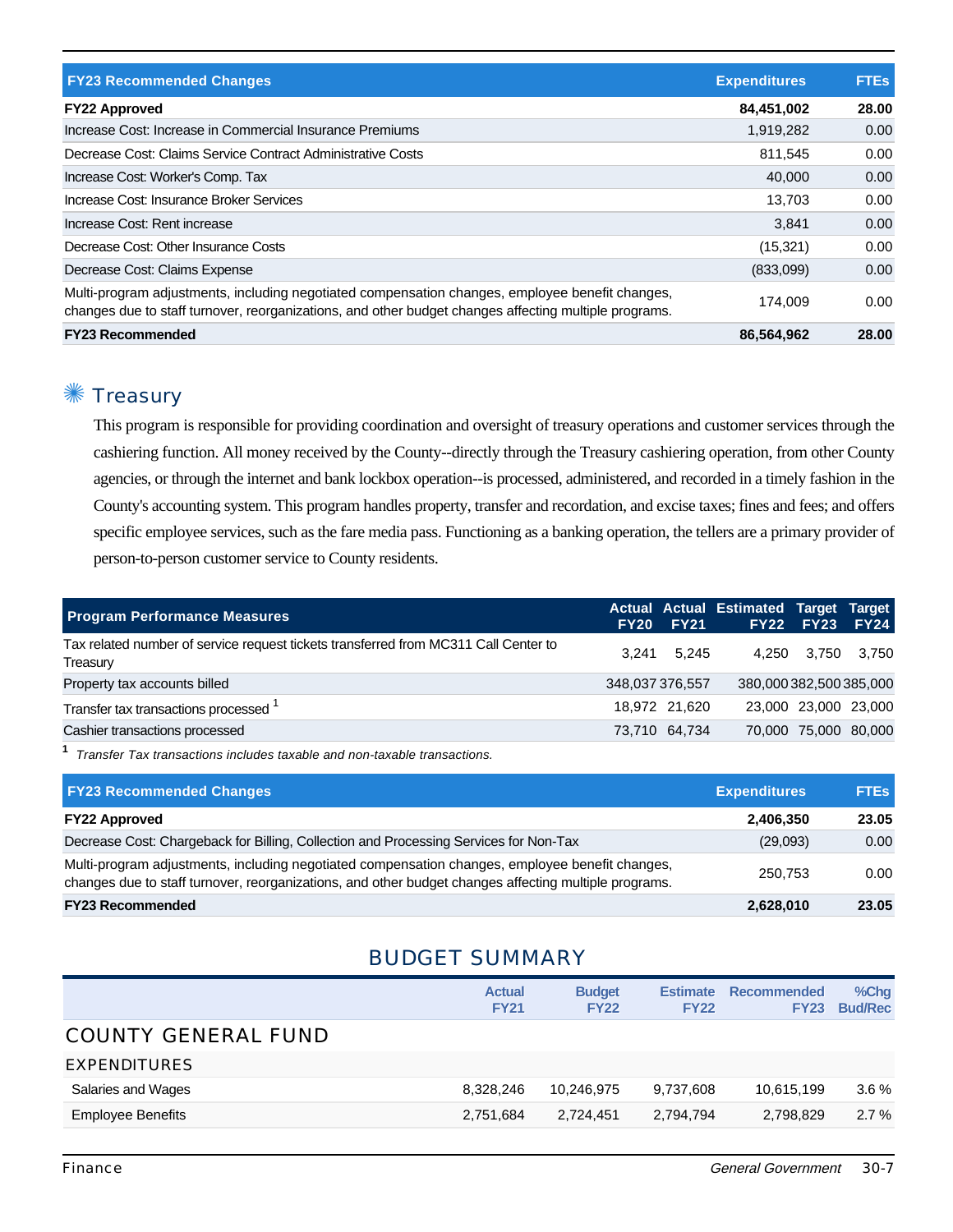### BUDGET SUMMARY

|                                            | <b>Actual</b><br><b>FY21</b> | <b>Budget</b><br><b>FY22</b> | <b>Estimate</b><br><b>FY22</b> | <b>Recommended</b><br><b>FY23</b> | %Chg<br><b>Bud/Rec</b> |
|--------------------------------------------|------------------------------|------------------------------|--------------------------------|-----------------------------------|------------------------|
| <b>County General Fund Personnel Costs</b> | 11,079,930                   | 12,971,426                   | 12,532,402                     | 13,414,028                        | 3.4%                   |
| <b>Operating Expenses</b>                  | 2,545,947                    | 2,629,359                    | 2,694,878                      | 2,689,549                         | 2.3%                   |
| <b>County General Fund Expenditures</b>    | 13,625,877                   | 15,600,785                   | 15,227,280                     | 16,103,577                        | 3.2%                   |
| <b>PERSONNEL</b>                           |                              |                              |                                |                                   |                        |
| Full-Time                                  | 119                          | 115                          | 115                            | 115                               |                        |
| Part-Time                                  | $\mathbf 0$                  | 0                            | 0                              | $\mathbf 0$                       |                        |
| <b>FTEs</b>                                | 97.67                        | 99.67                        | 99.67                          | 99.92                             | 0.3%                   |
| <b>REVENUES</b>                            |                              |                              |                                |                                   |                        |
| Miscellaneous Revenues                     | 645,970                      | 700,000                      | 500,000                        | 500,000                           | $-28.6%$               |
| <b>Other Charges/Fees</b>                  | 595,444                      | 535,500                      | 535,500                        | 535,500                           |                        |
| <b>Other Fines/Forfeitures</b>             | 1,278,234                    | 0                            | 0                              | $\mathbf 0$                       |                        |
| Other Intergovernmental                    | 514,716                      | 510,700                      | 510,700                        | 515,820                           | 1.0%                   |
| <b>County General Fund Revenues</b>        | 3,034,364                    | 1,746,200                    | 1,546,200                      | 1,551,320                         | $-11.2%$               |

### SELF INSURANCE INTERNAL SERVICE FUND

| EXPENDITURES                                                |             |             |            |             |         |
|-------------------------------------------------------------|-------------|-------------|------------|-------------|---------|
| Salaries and Wages                                          | 3,224,395   | 3,678,136   | 3,505,899  | 3,842,799   | 4.5 %   |
| <b>Employee Benefits</b>                                    | 856,173     | 968,013     | 922,505    | 965,097     | $-0.3%$ |
| <b>Self Insurance Internal Service Fund Personnel Costs</b> | 4,080,568   | 4,646,149   | 4,428,404  | 4,807,896   | 3.5%    |
| <b>Operating Expenses</b>                                   | 59,999,253  | 80,697,477  | 80,697,477 | 82,626,043  | 2.4%    |
| <b>Self Insurance Internal Service Fund Expenditures</b>    | 64,079,821  | 85,343,626  | 85,125,881 | 87,433,939  | 2.4%    |
| <b>PERSONNEL</b>                                            |             |             |            |             |         |
| Full-Time                                                   | 11          | 11          | 11         | 11          |         |
| Part-Time                                                   | $\mathbf 0$ | $\mathbf 0$ | 0          | $\mathbf 0$ |         |
| <b>FTEs</b>                                                 | 32.37       | 32.37       | 32.37      | 32.37       |         |
| <b>REVENUES</b>                                             |             |             |            |             |         |
| Investment Income                                           | 334,239     | 172,690     | 296,060    | 1,767,200   | 923.3%  |
| Miscellaneous Revenues                                      | 398,893     | 1,000,000   | 1,000,000  | 1,000,000   |         |
| Self Insurance Revenues                                     | 78,133,853  | 77,514,144  | 77,514,144 | 89,979,623  | 16.1 %  |
| <b>Self Insurance Internal Service Fund Revenues</b>        | 78,866,985  | 78,686,834  | 78,810,204 | 92,746,823  | 17.9 %  |
|                                                             |             |             |            |             |         |

### GRANT FUND - MCG

| <b>EXPENDITURES</b>                     |            |   |          |          |  |
|-----------------------------------------|------------|---|----------|----------|--|
| Salaries and Wages                      | 120,789    | 0 | 0        | 0        |  |
| <b>Employee Benefits</b>                | 1.878      | 0 | 0        | 0        |  |
| <b>Grant Fund - MCG Personnel Costs</b> | 122,667    |   | 0        | $\bf{0}$ |  |
| <b>Operating Expenses</b>               | 16,600,743 | 0 | 0        | 0        |  |
| <b>Grant Fund - MCG Expenditures</b>    | 16,723,410 |   | $\bf{0}$ | $\bf{0}$ |  |
| PERSONNEL                               |            |   |          |          |  |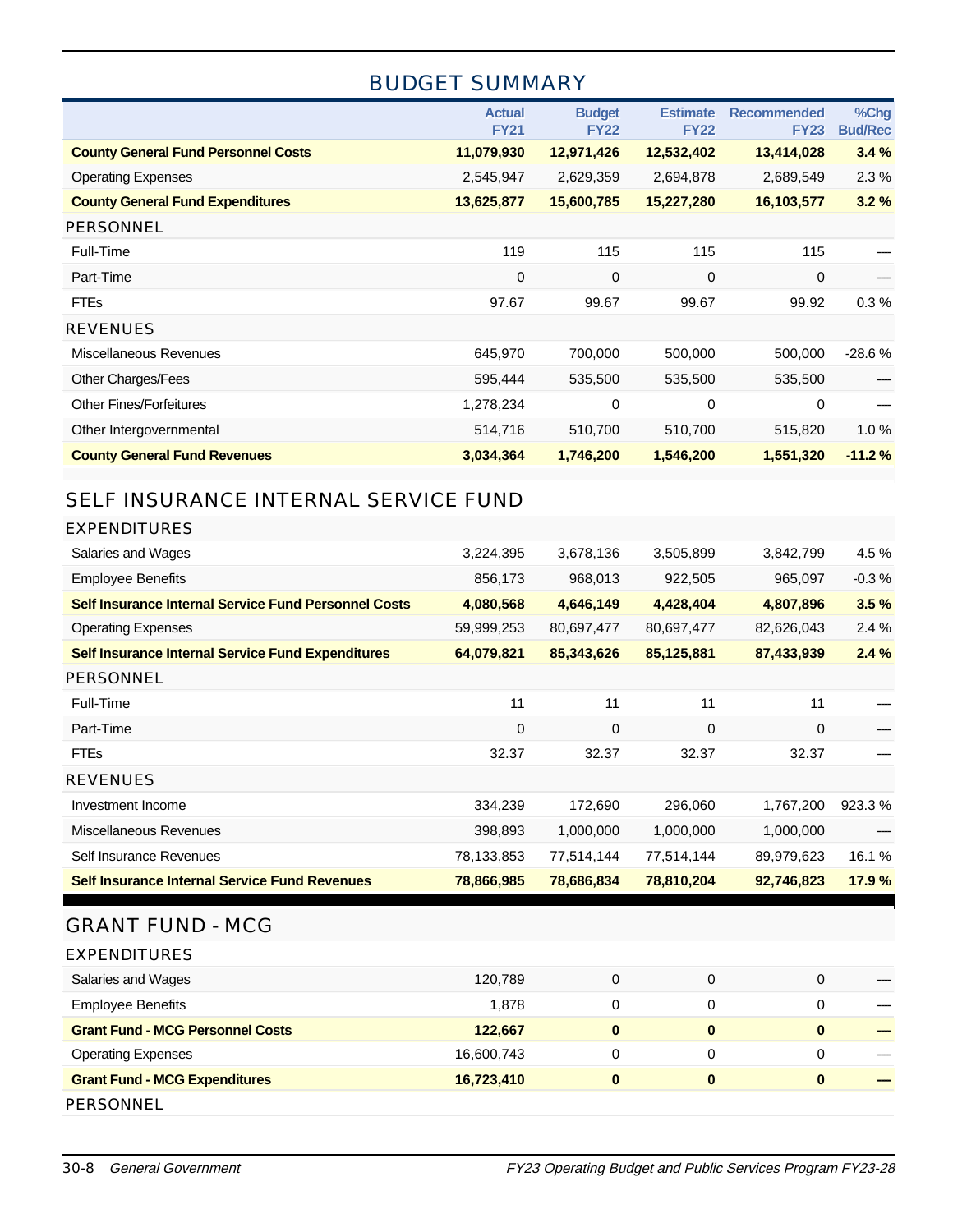### BUDGET SUMMARY

|                                  | <b>Actual</b><br><b>FY21</b> | <b>Budget</b><br><b>FY22</b> | <b>Estimate</b><br><b>FY22</b> | <b>Recommended</b><br><b>FY23</b> | %Chg<br><b>Bud/Rec</b> |
|----------------------------------|------------------------------|------------------------------|--------------------------------|-----------------------------------|------------------------|
| Full-Time                        | $\Omega$                     | 0                            | 0                              | 0                                 |                        |
| Part-Time                        | 0                            | $\Omega$                     | 0                              | 0                                 |                        |
| <b>FTEs</b>                      | 0.00                         | 0.00                         | 0.00                           | 0.00                              |                        |
| <b>REVENUES</b>                  |                              |                              |                                |                                   |                        |
| <b>Federal Grants</b>            | 16,723,410                   | 0                            | 0                              | 0                                 |                        |
| <b>Grant Fund - MCG Revenues</b> | 16,723,410                   | $\bf{0}$                     | 0                              | $\bf{0}$                          |                        |

### DEPARTMENT TOTALS

| <b>Total Expenditures</b>        | 94.429.108 | 100.944.411 | 100.353.161 | 103,537,516 | $2.6\%$  |
|----------------------------------|------------|-------------|-------------|-------------|----------|
| <b>Total Full-Time Positions</b> | 130        | 126         | 126         | 126         |          |
| <b>Total Part-Time Positions</b> | $\Omega$   | 0           | $\bf{0}$    | $\bf{0}$    |          |
| <b>Total FTEs</b>                | 130.04     | 132.04      | 132.04      | 132.29      | $0.2 \%$ |
| <b>Total Revenues</b>            | 98,624,759 | 80,433,034  | 80.356.404  | 94.298.143  | 17.2%    |

#### FY23 RECOMMENDED CHANGES

**Expenditures FTEs**

#### **COUNTY GENERAL FUND**

**FY22 ORIGINAL APPROPRIATION 15,600,785 99.67**

| <b>Other Adjustments (with no service impacts)</b>                                                                                        |                  |      |
|-------------------------------------------------------------------------------------------------------------------------------------------|------------------|------|
| Increase Cost: Annualization of FY22 Compensation Increases                                                                               | 250,286 0.00     |      |
| Increase Cost: FY23 Compensation Adjustment                                                                                               | 169,383          | 0.00 |
| Increase Cost: Annualization of FY22 Personnel Costs                                                                                      | 64,667 0.00      |      |
| Increase Cost: Kronos Annual Maintenance and License Contractual Obligation [Controller]                                                  | 52,224 0.00      |      |
| Shift: CIP FTE to the General Fund [Fiscal Management]                                                                                    | 40,369 0.25      |      |
| Technical Adj: IT Financial Systems - Ongoing Software License and Maintenance [Information Technology]                                   | 27,970 0.00      |      |
| Increase Cost: Chargeback for Billing, Collection and Processing Services for Non-Tax Supported Funds<br>[Information Technology]         | 8,353 0.00       |      |
| Increase Cost: Annual PCI and ACH Industry Compliance [Information Technology]                                                            | 6,430            | 0.00 |
| Decrease Cost: Printing and Mail Adjustment                                                                                               | (554)            | 0.00 |
| Decrease Cost: Chargeback for Billing, Collection, and Processing Services for Non-Tax Supported Funds<br>[Operations and Administration] | $(14, 150)$ 0.00 |      |
| Technical Adj: IT Financial Systems - Ongoing Software License and Maintenance [Operations and<br>Administration                          | $(27,970)$ 0.00  |      |
| Decrease Cost: Chargeback for Billing, Collection and Processing Services for Non-Tax [Treasury]                                          | (29,093)         | 0.00 |
| Decrease Cost: Retirement Adjustment                                                                                                      | $(45, 123)$ 0.00 |      |
| <b>FY23 RECOMMENDED</b>                                                                                                                   | 16,103,577 99.92 |      |

#### **SELF INSURANCE INTERNAL SERVICE FUND**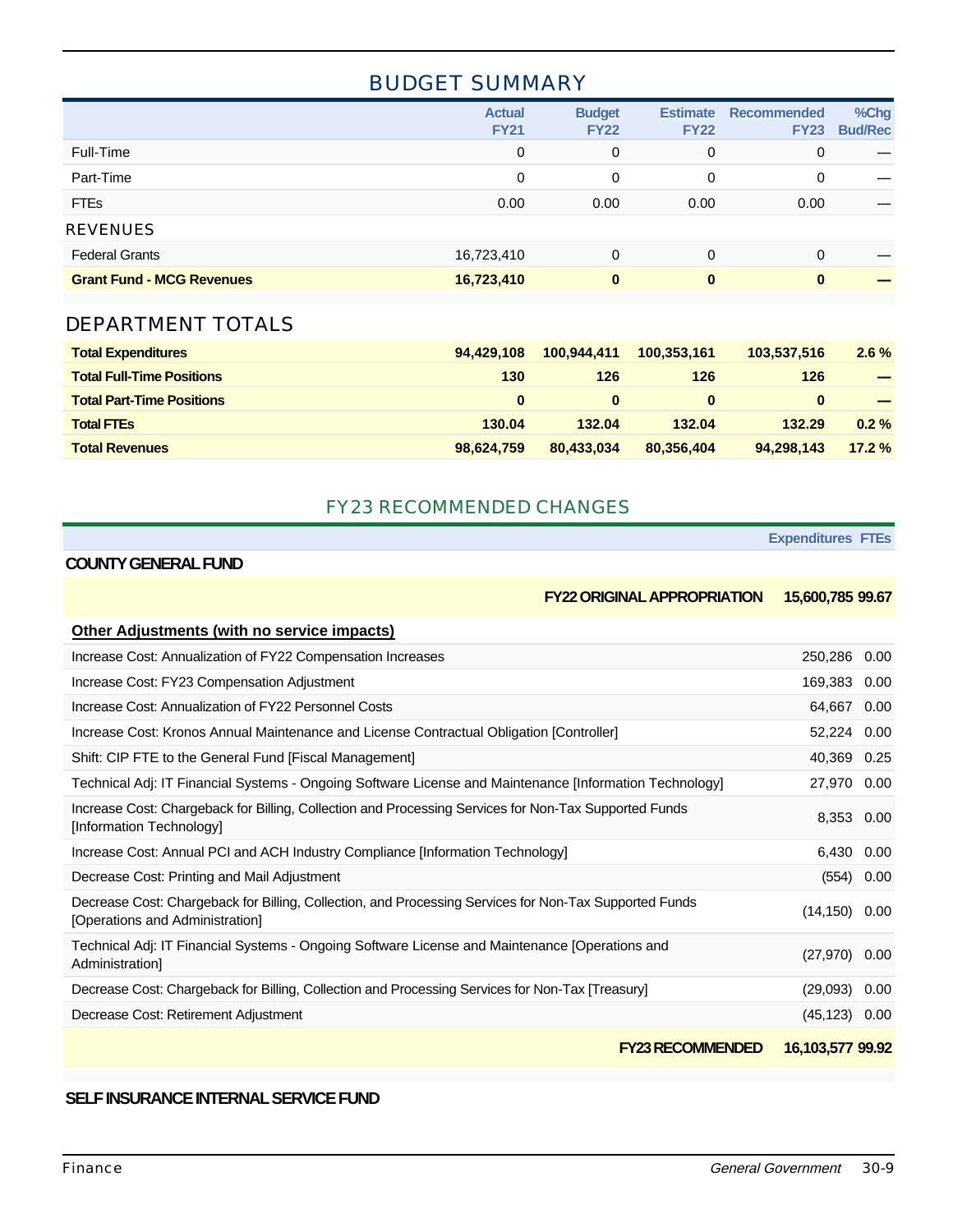#### FY23 RECOMMENDED CHANGES

| <b>Expenditures FTEs</b> |  |  |  |
|--------------------------|--|--|--|
|--------------------------|--|--|--|

|                                                                               | <b>FY22 ORIGINAL APPROPRIATION</b> | 85,343,626 32.37 |      |
|-------------------------------------------------------------------------------|------------------------------------|------------------|------|
| Other Adjustments (with no service impacts)                                   |                                    |                  |      |
| Increase Cost: Increase in Commercial Insurance Premiums [Risk Management]    |                                    | 1,919,282 0.00   |      |
| Decrease Cost: Claims Service Contract Administrative Costs [Risk Management] |                                    | 811,545 0.00     |      |
| Increase Cost: Annualization of FY22 Compensation Increases                   |                                    | 91,683 0.00      |      |
| Increase Cost: FY23 Compensation Adjustment                                   |                                    | 69,072           | 0.00 |
| Increase Cost: Worker's Comp. Tax [Risk Management]                           |                                    | 40,000           | 0.00 |
| Increase Cost: Annualization of FY22 Personnel Costs                          |                                    | 35,384           | 0.00 |
| Increase Cost: Insurance Broker Services [Risk Management]                    |                                    | 13,703           | 0.00 |
| Increase Cost: Rent increase [Risk Management]                                |                                    | 3,841            | 0.00 |
| Increase Cost: Motor Pool Adjustment                                          |                                    | 1,891            | 0.00 |
| Increase Cost: Printing and Mail Adjustment                                   |                                    | 194              | 0.00 |
| Decrease Cost: OPEB Adjustment                                                |                                    | (13, 470)        | 0.00 |
| Decrease Cost: Other Insurance Costs [Risk Management]                        |                                    | (15, 321)        | 0.00 |
| Decrease Cost: Retirement Adjustment                                          |                                    | (34, 392)        | 0.00 |
| Decrease Cost: Claims Expense [Risk Management]                               |                                    | (833,099)        | 0.00 |
|                                                                               | <b>FY23 RECOMMENDED</b>            | 87,433,939 32.37 |      |

### PROGRAM SUMMARY

| <b>Program Name</b>           | <b>FY22 APPR</b><br><b>Expenditures</b> | <b>FY22 APPR</b><br><b>FTEs</b> | <b>FY23 REC</b><br><b>Expenditures</b> | <b>FY23 REC</b><br><b>FTEs</b> |
|-------------------------------|-----------------------------------------|---------------------------------|----------------------------------------|--------------------------------|
| Controller                    | 6,299,888                               | 51.87                           | 6,405,468                              | 51.87                          |
| <b>Fiscal Management</b>      | 1,969,546                               | 10.75                           | 2,109,194                              | 11.00                          |
| Information Technology        | 1.652.947                               | 4.00                            | 1,694,028                              | 4.00                           |
| Operations and Administration | 4,164,678                               | 14.37                           | 4,135,854                              | 14.37                          |
| <b>Risk Management</b>        | 84.451.002                              | 28.00                           | 86,564,962                             | 28.00                          |
| Treasury                      | 2,406,350                               | 23.05                           | 2,628,010                              | 23.05                          |
|                               | <b>Total</b><br>100,944,411             | 132.04                          | 103,537,516                            | 132.29                         |

#### CHARGES TO OTHER DEPARTMENTS

| <b>Charged Department</b>  | <b>Charged Fund</b>                   | <b>FY22</b><br><b>Total\$</b> | <b>FY22</b><br><b>FTEs</b> | <b>FY23</b><br><b>Total\$</b> | <b>FY23</b><br><b>FTEs</b> |
|----------------------------|---------------------------------------|-------------------------------|----------------------------|-------------------------------|----------------------------|
| <b>COUNTY GENERAL FUND</b> |                                       |                               |                            |                               |                            |
| Human Resources            | Employee Health Self Insurance        | 99.570                        | 0.75                       | 103.860                       | 0.75                       |
| Human Resources            | Retiree Health Benefits Trust Fund    | 41.582                        | 0.30                       | 43.334                        | 0.30                       |
| <b>General Services</b>    | Central Duplicating (Printing & Mail) | 6.770                         | 0.05                       | 6.960                         | 0.05                       |
| Transportation             | Leaf Vacuuming                        | 254.550                       | 0.43                       | 257.810                       | 0.43                       |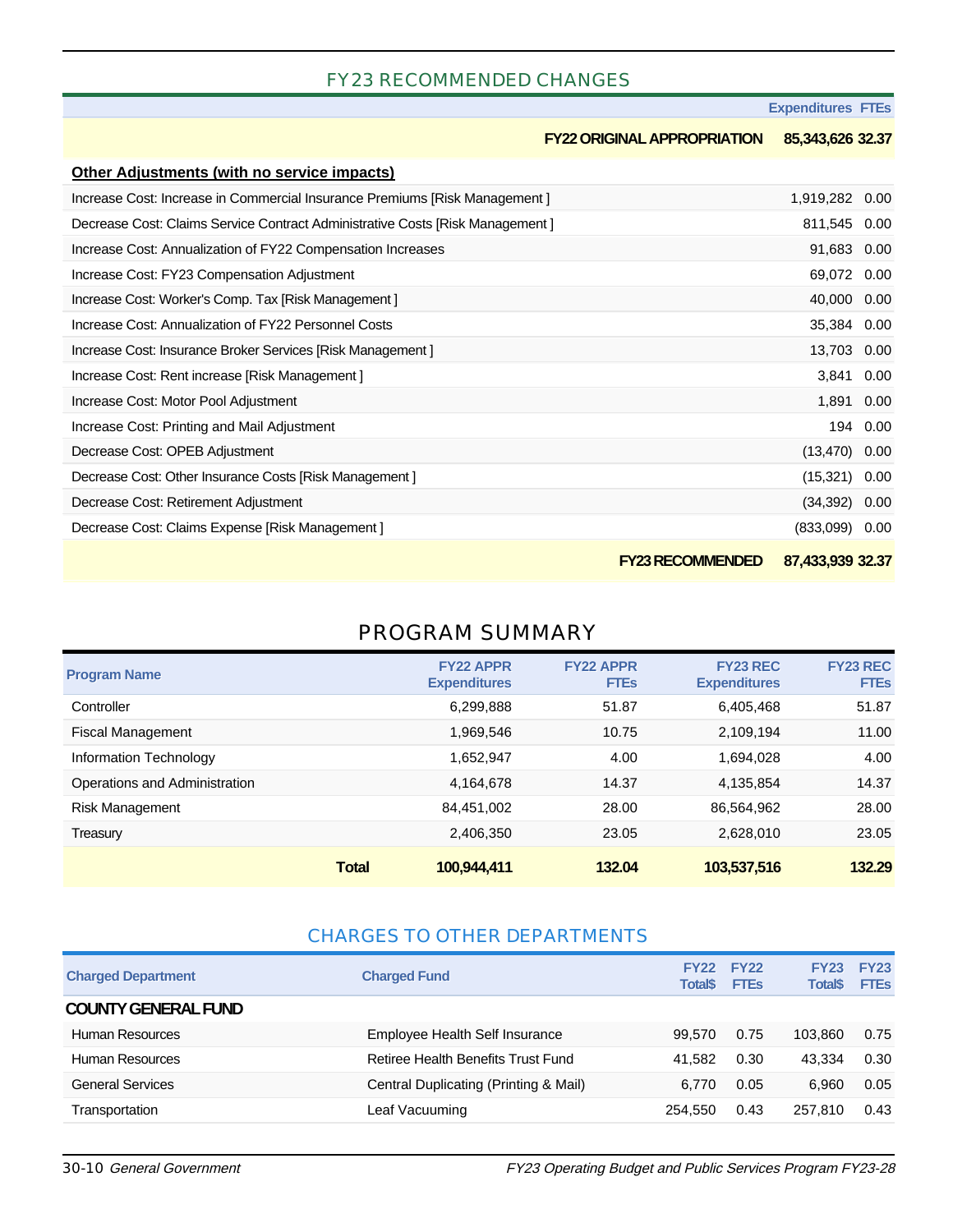#### CHARGES TO OTHER DEPARTMENTS

| <b>Charged Department</b>          | <b>Charged Fund</b>                |              | <b>FY22</b><br><b>Total\$</b> | <b>FY22</b><br><b>FTES</b> | <b>FY23</b><br><b>Total\$</b> | <b>FY23</b><br><b>FTEs</b> |
|------------------------------------|------------------------------------|--------------|-------------------------------|----------------------------|-------------------------------|----------------------------|
| <b>Parking District Services</b>   | Bethesda Parking                   |              | 32,540                        | 0.24                       | 33,450                        | 0.24                       |
| <b>Parking District Services</b>   | <b>Silver Spring Parking</b>       |              | 36,810                        | 0.27                       | 37,870                        | 0.27                       |
| <b>Parking District Services</b>   | <b>Wheaton Parking</b>             |              | 12,370                        | 0.09                       | 12,750                        | 0.09                       |
| Community Use of Public Facilities | Community Use of Public Facilities |              | 50,010                        | 0.37                       | 51,360                        | 0.37                       |
| Recreation                         | Recreation                         |              | 44,110                        | 0.33                       | 45,210                        | 0.33                       |
| <b>Permitting Services</b>         | <b>Permitting Services</b>         |              | 13,240                        | 0.10                       | 13,560                        | 0.10                       |
| <b>Environmental Protection</b>    | <b>Water Quality Protection</b>    |              | 969,796                       | 6.00                       | 961,505                       | 6.00                       |
| Recycling and Resource Management  | Solid Waste Disposal               |              | 609,540                       | 4.38                       | 618,950                       | 4.38                       |
| Recycling and Resource Management  | Solid Waste Collection             |              | 280,770                       | 0.64                       | 284,800                       | 0.64                       |
| <b>Alcohol Beverage Services</b>   | Liquor                             |              | 193,516                       | 0.50                       | 76,820                        | 0.50                       |
| <b>CIP</b>                         | Capital Fund                       |              | 39,895                        | 0.25                       | $\Omega$                      | 0.00                       |
| Non-Departmental Accounts          | Retirement Fund (ERS)              |              | 39,448                        | 0.30                       | 42,716                        | 0.30                       |
| Non-Departmental Accounts          | RSP-Disability Benefits (LTD2)     |              | 1,480                         | 0.01                       | 1,530                         | 0.01                       |
| Economic Development Fund          | Economic Development Fund          |              | 161,959                       | 1.00                       | 167,596                       | 1.00                       |
|                                    |                                    | <b>Total</b> | 2,887,956                     | 16.01                      | 2,760,081                     | 15.76                      |

#### FUNDING PARAMETER ITEMS

CE RECOMMENDED (\$000S)

| <b>Title</b>                                                                                                                       | <b>FY23</b> | <b>FY24</b> | <b>FY25</b> | <b>FY26</b> | <b>FY27</b> | <b>FY28</b> |  |  |  |  |
|------------------------------------------------------------------------------------------------------------------------------------|-------------|-------------|-------------|-------------|-------------|-------------|--|--|--|--|
| <b>COUNTY GENERAL FUND</b>                                                                                                         |             |             |             |             |             |             |  |  |  |  |
| <b>EXPENDITURES</b>                                                                                                                |             |             |             |             |             |             |  |  |  |  |
| <b>FY23 Recommended</b>                                                                                                            | 16,104      | 16,104      | 16,104      | 16,104      | 16,104      | 16,104      |  |  |  |  |
| No inflation or compensation change is included in outyear projections.                                                            |             |             |             |             |             |             |  |  |  |  |
| <b>Labor Contracts</b>                                                                                                             | 0           | 564         | 564         | 564         | 564         | 564         |  |  |  |  |
| These figures represent the estimated annualized cost of general wage adjustments, service increments, and other negotiated items. |             |             |             |             |             |             |  |  |  |  |
| <b>Subtotal Expenditures</b>                                                                                                       | 16,104      | 16,668      | 16,668      | 16,668      | 16,668      | 16,668      |  |  |  |  |
| SELF INSURANCE INTERNAL SERVICE FUND                                                                                               |             |             |             |             |             |             |  |  |  |  |
| <b>EXPENDITURES</b>                                                                                                                |             |             |             |             |             |             |  |  |  |  |
| <b>FY23 Recommended</b>                                                                                                            | 87,434      | 87,434      | 87,434      | 87,434      | 87,434      | 87,434      |  |  |  |  |
| No inflation or compensation change is included in outyear projections.                                                            |             |             |             |             |             |             |  |  |  |  |
| <b>Labor Contracts</b>                                                                                                             | 0           | 184         | 184         | 184         | 184         | 184         |  |  |  |  |
| These figures represent the estimated annualized cost of general wage adjustments, service increments, and other negotiated items. |             |             |             |             |             |             |  |  |  |  |
| <b>Subtotal Expenditures</b>                                                                                                       | 87,434      | 87,618      | 87,618      | 87,618      | 87,618      | 87,618      |  |  |  |  |